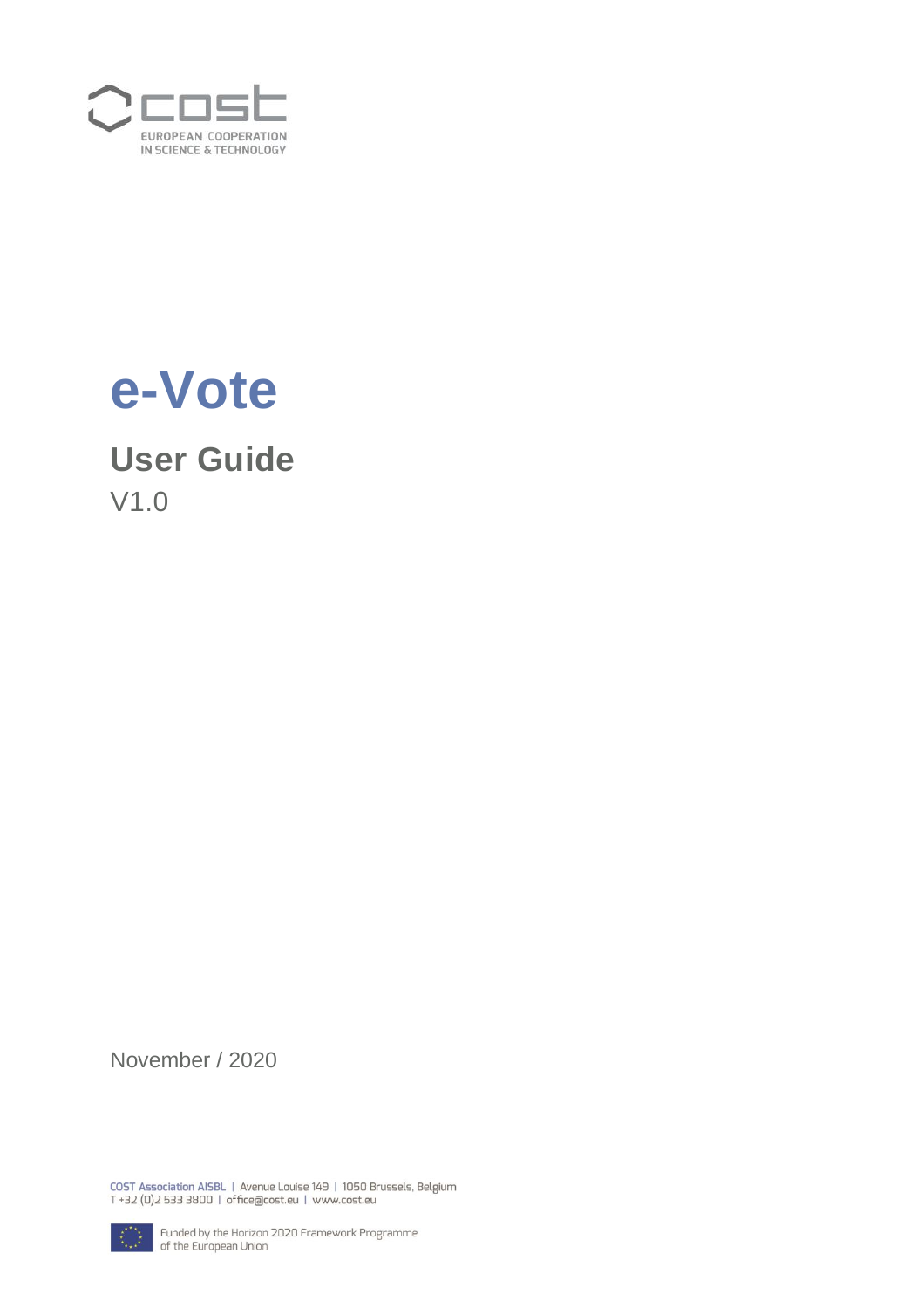

## **TABLE OF CONTENT**

|              | 2) Application of the e-Vote Tool for Management Committee Decisions 3 |
|--------------|------------------------------------------------------------------------|
| 3)           |                                                                        |
| 4)           |                                                                        |
| a)<br>b)     |                                                                        |
| 5)           |                                                                        |
| $\mathsf{b}$ |                                                                        |
| 6)           |                                                                        |
| 7)           |                                                                        |
| 8)           |                                                                        |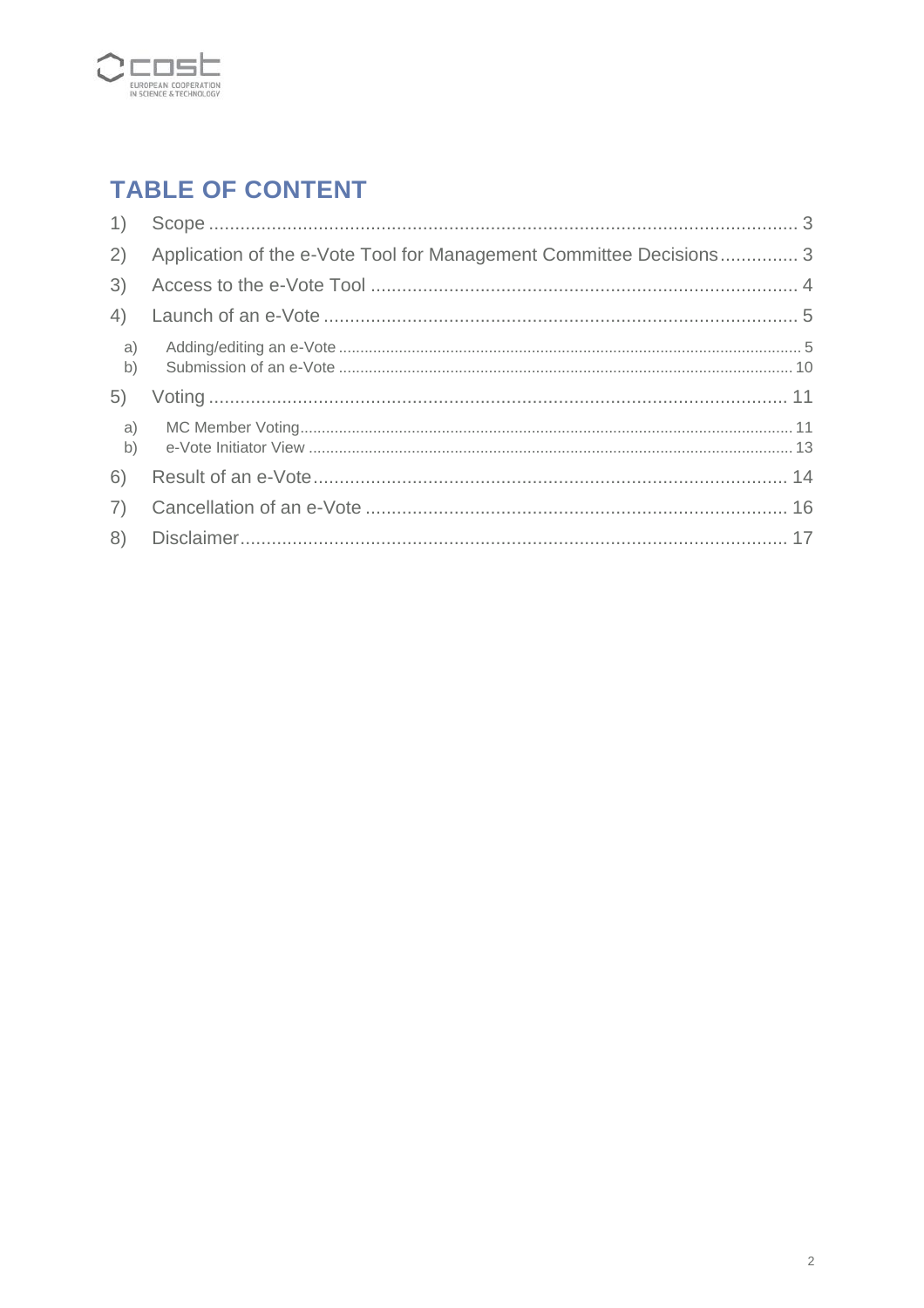

# <span id="page-2-0"></span>**1) SCOPE**

This document is intended to assist the use of the Management Committee Decision Making tool provided by the e-COST platform [\(https://e-services.cost.eu/\)](https://e-services.cost.eu/). From here onwards, the tool will be referred to as e-Vote tool.

### <span id="page-2-1"></span>**2) APPLICATION OF THE E-VOTE TOOL FOR MANAGEMENT COMMITTEE DECISIONS**

As the Rules of Procedure for the Management Committee (MC) in COST Action Management, Monitoring and Final Assessment (COST 134/14; [http://www.cost.eu/action\\_management\)](http://www.cost.eu/action_management), Annex 1, stipulate, the Management Committee of a COST Action can take decisions either at Management Committee Meetings or electronically, i.e. via e-mail.

However, to ease the electronic decision-making process of the Management Committee by electronic means the e-Vote tool has been designed with the following main features:

- automatic information of all MC Members and MC Observers as well as the Grant Holder manager about an ongoing e-Vote and invitation to the MC Members to cast their vote
- automatic calculation of the outcome of the e-Vote in dependence of the results of each country having joined the Action, which is determined by their individual MC Member's votes
- automatic information about the outcome of the e-Vote to all MC Members, Substitutes, Observers and GH manager
- collection of e-Votes of an Action in one place in e-COST
- follow up possibility and automatic reminder

The e-Vote tool being available on the e-COST platform is recommended to be used for the electronic decision making of the Management Committee. It should replace decision making via e-mail or any other electronic means, which Actions might have developed in their own capacity.

The e-Vote tool shall not be used for the MC approval of the Work and Budget Plan and of international cooperation requests, for which specific e-COST voting solutions exist, which launch the electronic MC decision procedure automatically. Results of MC voting on the Work and Budget Plan or on International Cooperation are therefore not displayed in the overview list of the e-Vote tool.

The following table gives an overview about the rights a user has in dependence of their role in the Management Committee of an Action.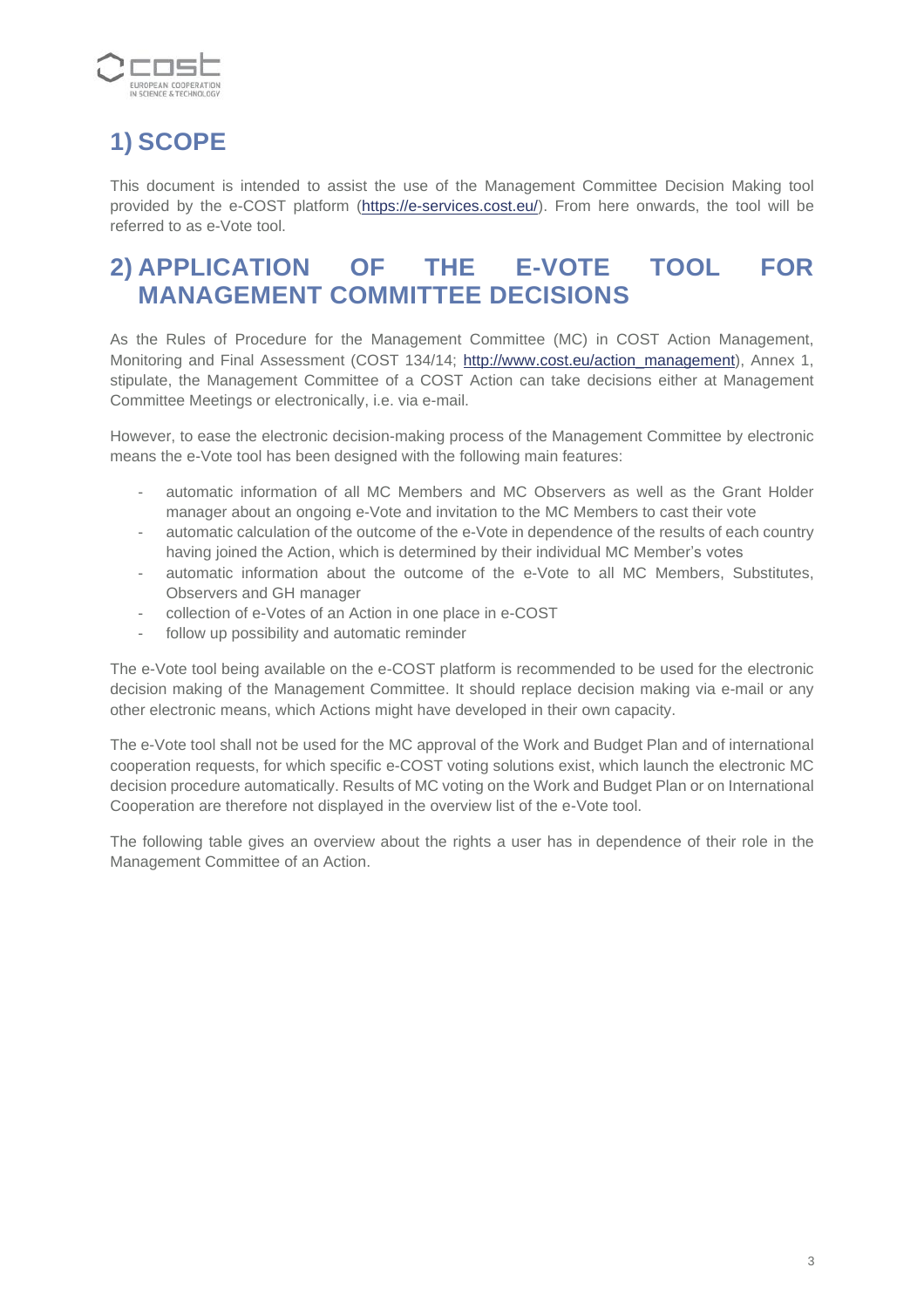

| Who<br>What                                         | <b>Action</b><br>Chair | <b>Vice</b><br>Chair | <b>MC</b><br><b>Member</b> | <b>MC</b><br><b>Substitute</b> | <b>MC</b><br><b>Observer</b> | Grant<br><b>Holder</b><br>manager | <b>COST</b><br><b>Association</b> |
|-----------------------------------------------------|------------------------|----------------------|----------------------------|--------------------------------|------------------------------|-----------------------------------|-----------------------------------|
| Can initiate an e-<br>Vote                          | yes                    | yes                  | no                         | no                             | no                           | no                                | yes*                              |
| Is informed about<br>ongoing e-Vote                 | yes                    | yes                  | yes                        | no                             | yes                          | yes                               | yes                               |
| Can cast a vote                                     | no                     | yes                  | yes                        | no                             | no                           | no                                | no                                |
| Can see individual<br>votes by MC<br><b>Members</b> | yes                    | yes                  | $(yes)$ **                 | no                             | no                           | no                                | yes                               |
| Can see country<br>votes of a closed e-<br>Vote     | yes                    | yes                  | yes                        | yes                            | yes                          | yes                               | Yes                               |
| Can see outcome of<br>a closed e-Vote               | yes                    | yes                  | yes                        | yes                            | yes                          | yes                               | Yes                               |

*Table 1: e-Vote tool rights. \*) Science Officer; \*\*) only of the one MC Member colleague from the same country* 

[Figure 1](#page-3-1) shows the principal steps of the e-Vote process.



<span id="page-3-1"></span>*Figure 1: Principal steps of the e-Vote process*

### <span id="page-3-0"></span>**3) ACCESS TO THE E-VOTE TOOL**

After having logged in to e-COST the user finds the e-Vote tool and all Management Committee decisions taken with the help of this tool in the tab "MC Decisions" of the side menu at the left of the COST Action e-COST web page (see [Figure 2\)](#page-4-2).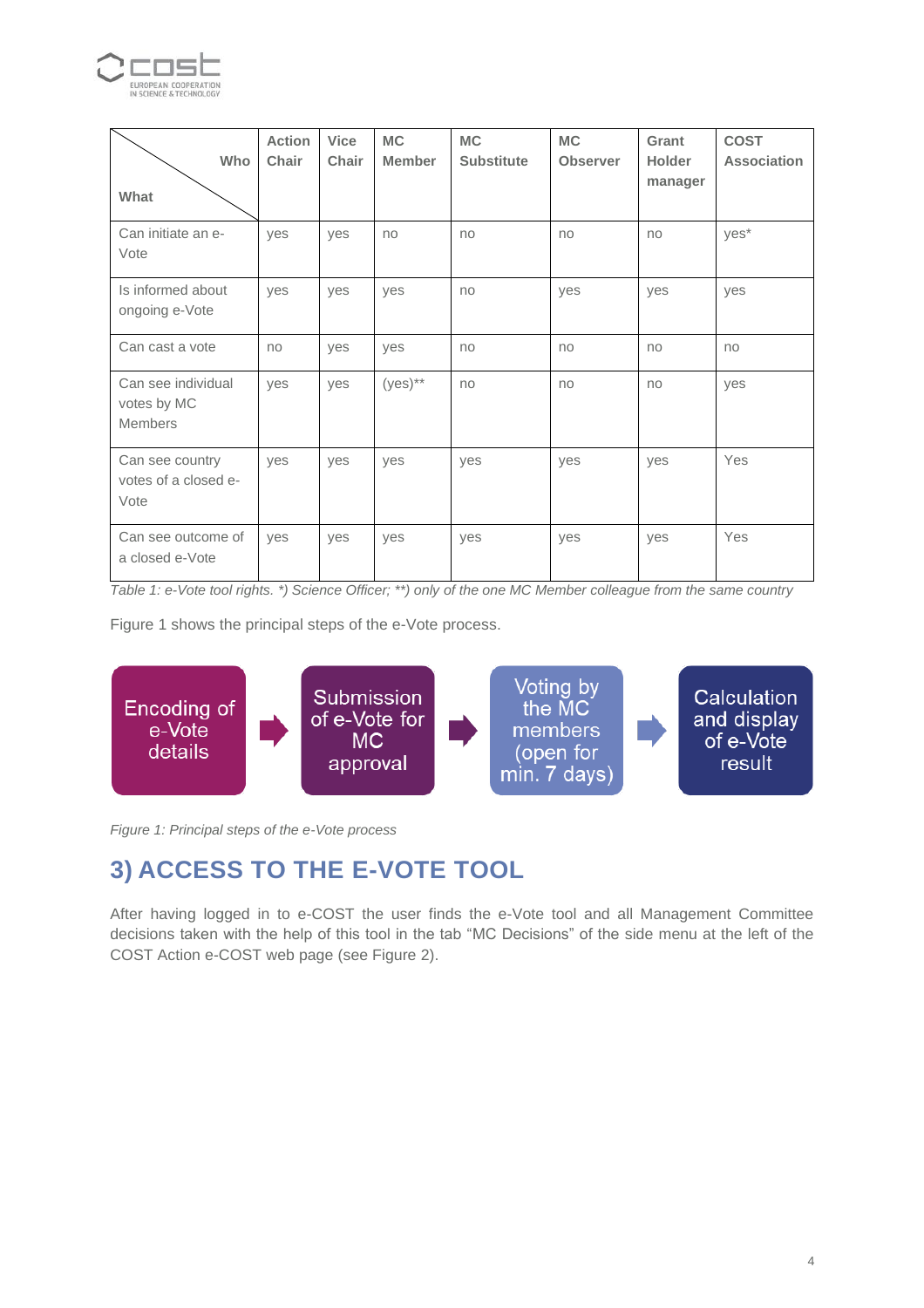

| EUROPEAN COOPERATIO<br>IN SCIENCE & TECHNOLOGY        |                               |                       |             |                          | 0 |
|-------------------------------------------------------|-------------------------------|-----------------------|-------------|--------------------------|---|
| 谷 Home / COST Actions / CA                            |                               |                       |             |                          |   |
| Overview                                              | <b>MC Decisions</b>           |                       |             |                          |   |
| Keywords & Expertise                                  | Filter by <b>Le</b> , status: |                       |             |                          |   |
| Objectives                                            | Select one or more status     |                       |             | $\overline{\phantom{a}}$ |   |
| <b>Deliverables</b>                                   |                               |                       |             |                          |   |
| <b>COST Policy Plans</b>                              | $\triangleq$ Title            | $\triangle$ Initiator | <b>Type</b> | $\triangle$ Status       |   |
| <b>Network of Proposers</b>                           | Search a vote                 |                       |             |                          |   |
| <b>Action Parties</b>                                 |                               |                       |             | Showing 0 total votes    |   |
| <b>MC Observers</b>                                   |                               |                       |             |                          |   |
| <b>MC Participants</b><br><b>Leadership Positions</b> |                               |                       |             |                          |   |
| <b>MC Decisions</b>                                   |                               |                       |             |                          |   |
| Management Tool                                       |                               |                       |             |                          |   |
| Manage MFA                                            |                               |                       |             |                          |   |
| <b>Networking Tools</b>                               |                               |                       |             |                          |   |

<span id="page-4-2"></span>*Figure 2: Access to e-Vote tool can be found in the side menu*

The position of the tab "MC Decisions" may vary depending on the role of the user in the Action Management Committee.

If the tab "MC Decisions" on the left side menu should disappears, a button "Back to MC Decisions" at the bottom of the page will appear as an option. Clicking on it will bring the user back to the "MC Decisions" page.

We are working to resolve this issue in a future e-COST release.

### <span id="page-4-0"></span>**4) LAUNCH OF AN E-VOTE**

#### <span id="page-4-1"></span>**A) ADDING/EDITING AN E-VOTE**

An e-Vote for a Management Committee decision can be initiated by the Action Chair, Vice Chair or Science Officer of the Action, here called e-Vote initiator, by clicking on the button "Add new vote" (see [Figure 3\)](#page-4-3)

| <b>MC Decisions</b>           |             |                          |                    |                   |
|-------------------------------|-------------|--------------------------|--------------------|-------------------|
| Filter by <b>Le</b> , status: |             |                          |                    |                   |
| Select one or more status     |             | $\overline{\phantom{m}}$ |                    |                   |
| $\triangleq$ Initiator        | <b>Type</b> | $\triangleq$ Status      | $\triangle$ Result | $\triangle$ Dates |
| Search a vote                 |             |                          |                    |                   |
|                               |             | Showing 0 total votes    |                    |                   |
|                               |             |                          |                    | Add new vote      |
|                               |             |                          |                    |                   |

<span id="page-4-3"></span>

Adding a new vote allows the e-Vote initiator to provide textual information about the decision to take such as a title, a description and the question to vote on. The question to vote on should contain only one item to vote on and should be answerable by "Yes, I approve." or "No, I object.".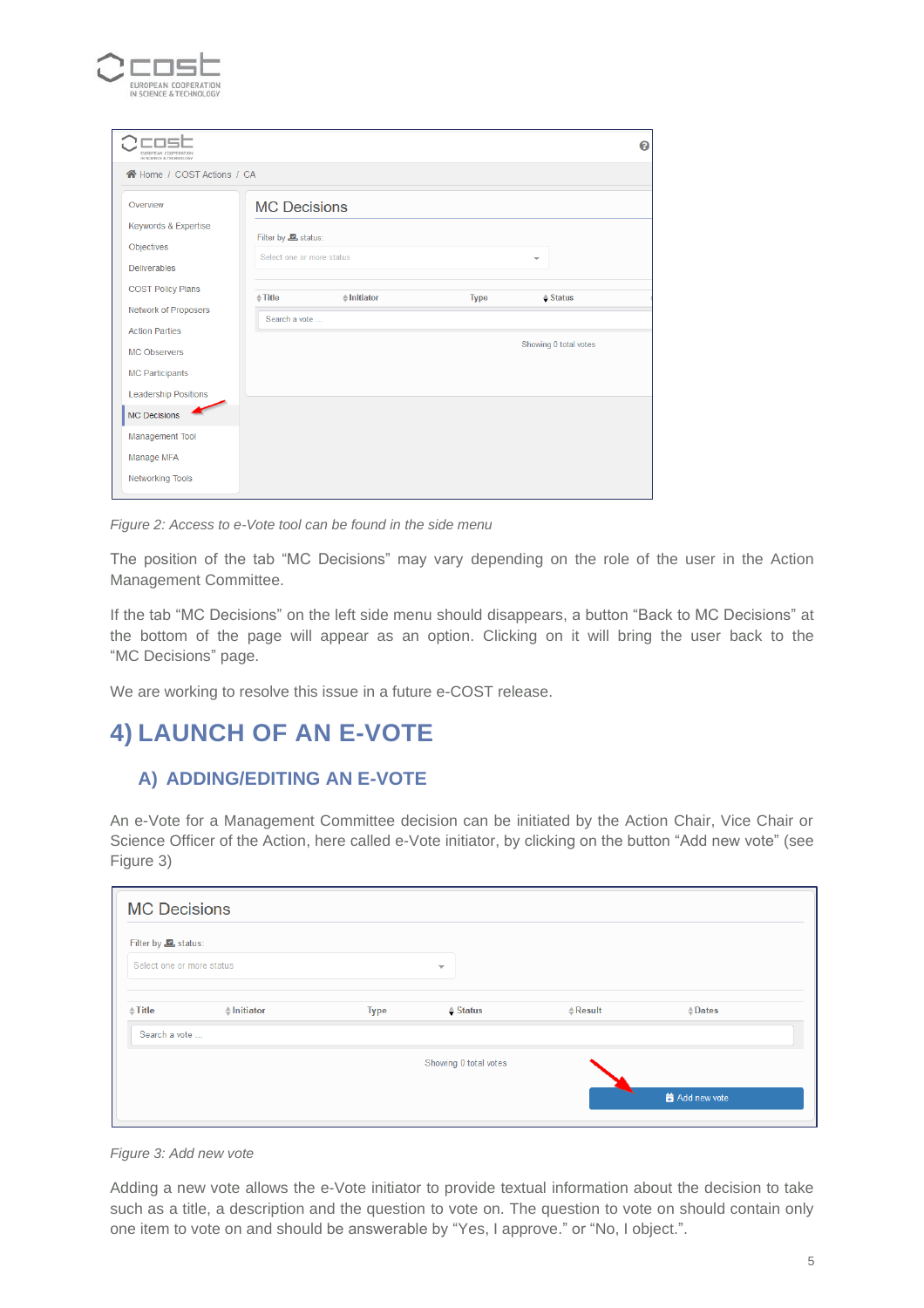

Furthermore, the e-Vote initiator can set the start date from which the Management Committee Members can cast their vote and the end date when the voting will be closed (see [Figure 4\)](#page-5-0). The duration of the e-Vote can never be less than 7 calendar days. The duration of the e-Vote is set automatically to the required minimum of 7 full calendar days. To accommodate holiday seasons or other reasons to allow the MC Members more time to cast their vote the duration of the e-Vote can be extended.

| Add a vote               |                                                                                                                                                                                                                                                                                                                                                                                                                                                                                                                          |   |
|--------------------------|--------------------------------------------------------------------------------------------------------------------------------------------------------------------------------------------------------------------------------------------------------------------------------------------------------------------------------------------------------------------------------------------------------------------------------------------------------------------------------------------------------------------------|---|
| Title *                  | [Example text] Daily allowance decrease for 4th joint MC & WG meeting                                                                                                                                                                                                                                                                                                                                                                                                                                                    |   |
|                          | The title of the vote                                                                                                                                                                                                                                                                                                                                                                                                                                                                                                    |   |
| Vote type *              | <b>MC-Voting</b>                                                                                                                                                                                                                                                                                                                                                                                                                                                                                                         |   |
| Description <sup>*</sup> | B<br>$I \cong \circledast$<br><b>Size</b><br>$\scriptstyle\star$                                                                                                                                                                                                                                                                                                                                                                                                                                                         |   |
|                          | [Example text]<br>For the 4th joint MC & WG meeting taking place in ABCD from 23 July 2020 to 25 July 2020 the Local Organiser was able to negotiate<br>a reduced hotel rate of EUR YYY. Therefore, it is suggested to reduce the daily allowance from EUR ZZZ to EUR XXX. This would allow,<br>given the current planning to invite N additional participants, prefereably ECIs from COST Inclusiveness Target Countries, with attention<br>for a better gender balance at the meeting (see also attached budget plan). |   |
|                          | body p                                                                                                                                                                                                                                                                                                                                                                                                                                                                                                                   | ◢ |
|                          | A more detailed description to give more context to the participants                                                                                                                                                                                                                                                                                                                                                                                                                                                     |   |
| Question <sup>*</sup>    | [Example text] The daily allowance for the 4th joint MC & WG meeting, ABCD, 23-25/7/2020 shall be reduced to EUR XXX                                                                                                                                                                                                                                                                                                                                                                                                     |   |
|                          | The exact question that will be voted                                                                                                                                                                                                                                                                                                                                                                                                                                                                                    |   |
| Start date *             | 24/11/2020<br>藟                                                                                                                                                                                                                                                                                                                                                                                                                                                                                                          |   |
| End date *               | 曲<br>01/12/2020                                                                                                                                                                                                                                                                                                                                                                                                                                                                                                          |   |
|                          | <b>a</b> Save draft<br>✔ Submit vote                                                                                                                                                                                                                                                                                                                                                                                                                                                                                     |   |

<span id="page-5-0"></span>*Figure 4: Interface to provide the necessary information about the decision to take*

The e-Vote initiator can either save the draft vote or submit it for voting.

Upon saving the draft, the e-Vote initiator can use the drop-down menu shown in [Figure 5](#page-6-0)

- to edit the text again,
- to upload supporting documents [\(Figure 6\)](#page-6-1),
- to see, under "Voting status", the list of MC Members, who will be invited to vote [\(Figure 7\)](#page-6-2), or
- to delete the draft vote.

The "Cancel" option is described in section [7\).](#page-15-0)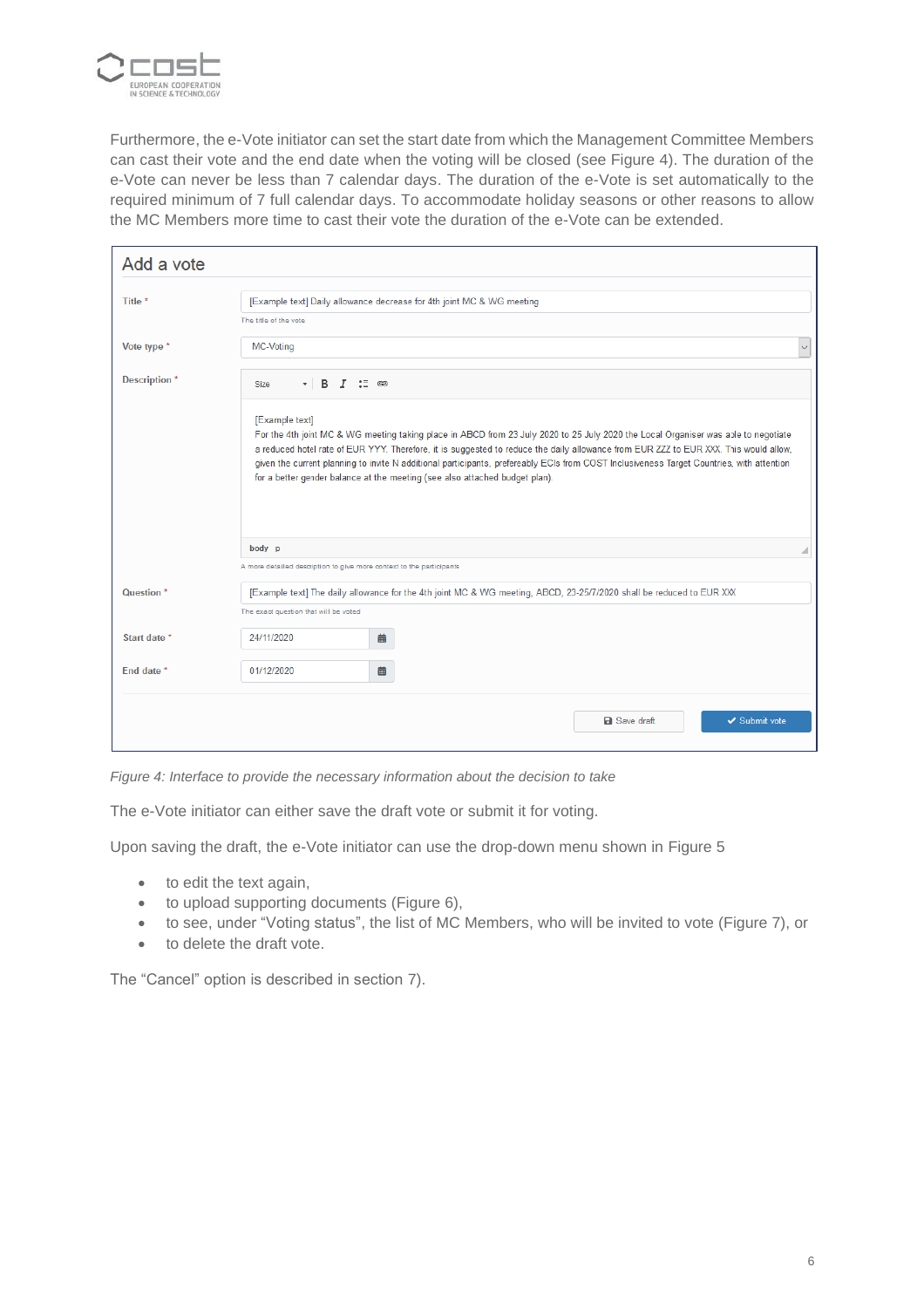

| <b>MC Decisions</b>                                                      |                        |                         |                      |                                      |                                        |                               |
|--------------------------------------------------------------------------|------------------------|-------------------------|----------------------|--------------------------------------|----------------------------------------|-------------------------------|
| Filter by <b>Let</b> status:                                             |                        |                         |                      |                                      |                                        |                               |
| Select one or more status                                                |                        | $\overline{\mathbf{v}}$ |                      |                                      |                                        |                               |
| $\div$ Title                                                             | $\triangleq$ Initiator | <b>Type</b>             | $\triangle$ Status   | $\triangle$ Result $\triangle$ Dates |                                        |                               |
| Search a vote                                                            |                        |                         |                      |                                      |                                        |                               |
| [Example text] Daily allowance decrease for 4th<br>joint MC & WG meeting | Dr                     | <b>MC-Voting</b>        | Draft                |                                      | 24/11/2020 16:33 -<br>01/12/2020 23:59 | Preview vote<br>Options -     |
|                                                                          |                        |                         | Showing 1 total vote |                                      |                                        | $Z$ Edit                      |
|                                                                          |                        |                         |                      |                                      |                                        | <b>茴 Supporting documents</b> |
|                                                                          |                        |                         |                      |                                      |                                        | <b>21 Voting Status</b>       |
|                                                                          |                        |                         |                      |                                      |                                        | <b>Q</b> Cancel               |
|                                                                          |                        |                         |                      |                                      |                                        | <b>×</b> Delete               |

<span id="page-6-0"></span>*Figure 5: Drop-down menu for further options*

| <b>Supporting documents</b>           |                                                                                                                |                |
|---------------------------------------|----------------------------------------------------------------------------------------------------------------|----------------|
|                                       |                                                                                                                |                |
| List of current supporting documents: |                                                                                                                |                |
|                                       | No documents available to be downloaded.                                                                       |                |
|                                       |                                                                                                                |                |
| Upload and add supporting document:   |                                                                                                                |                |
| Title / Description *                 | [Example text] Budget plan for 4th MC&WG meeting                                                               |                |
| File to upload *                      | <b>Example Supporting Document.pdf</b>                                                                         | <b>Browse</b>  |
|                                       | You can upload files up to 2 MB each. Supported file types are: pdf, png, jpg, jpeg, gif, doc, docx, odf, xls. |                |
|                                       |                                                                                                                | ← Add document |
| ← Back to MC Decisions / Votes        |                                                                                                                |                |

<span id="page-6-1"></span>*Figure 6: Interface to upload supporting documents*

| Participants                 |                     |                                                                                         |  |  |  |  |  |  |  |
|------------------------------|---------------------|-----------------------------------------------------------------------------------------|--|--|--|--|--|--|--|
| People<br>Countries          |                     |                                                                                         |  |  |  |  |  |  |  |
| Filter by <b>Let</b> status: |                     | Filter by $\blacklozenge$ quality:                                                      |  |  |  |  |  |  |  |
| Select one or more status    |                     | Select one or more tags<br>$\overline{\phantom{a}}$<br>$\overline{\phantom{a}}$<br>لسيك |  |  |  |  |  |  |  |
| $M$ ame                      | $\triangle$ Country | <b>Status</b><br>$\doteq$ Quality<br>Aut. approval                                      |  |  |  |  |  |  |  |
| Search a participant         |                     | <b>上</b> Export                                                                         |  |  |  |  |  |  |  |
|                              | Spain               | MC Member<br>Options -                                                                  |  |  |  |  |  |  |  |
|                              | Hungary             | MC Member<br>Options -                                                                  |  |  |  |  |  |  |  |
|                              | Portugal            | MC Member<br>Options -                                                                  |  |  |  |  |  |  |  |

<span id="page-6-2"></span>*Figure 7: List of MC Members who will receive the invitation to vote*

In the "Countries" tab [\(Figure 8\)](#page-7-0), which is also accessible via "Voting status" [\(Figure 5\)](#page-6-0) the e--Vote initiator will be able to follow the votes of the COST Full or Cooperating Member Countries participating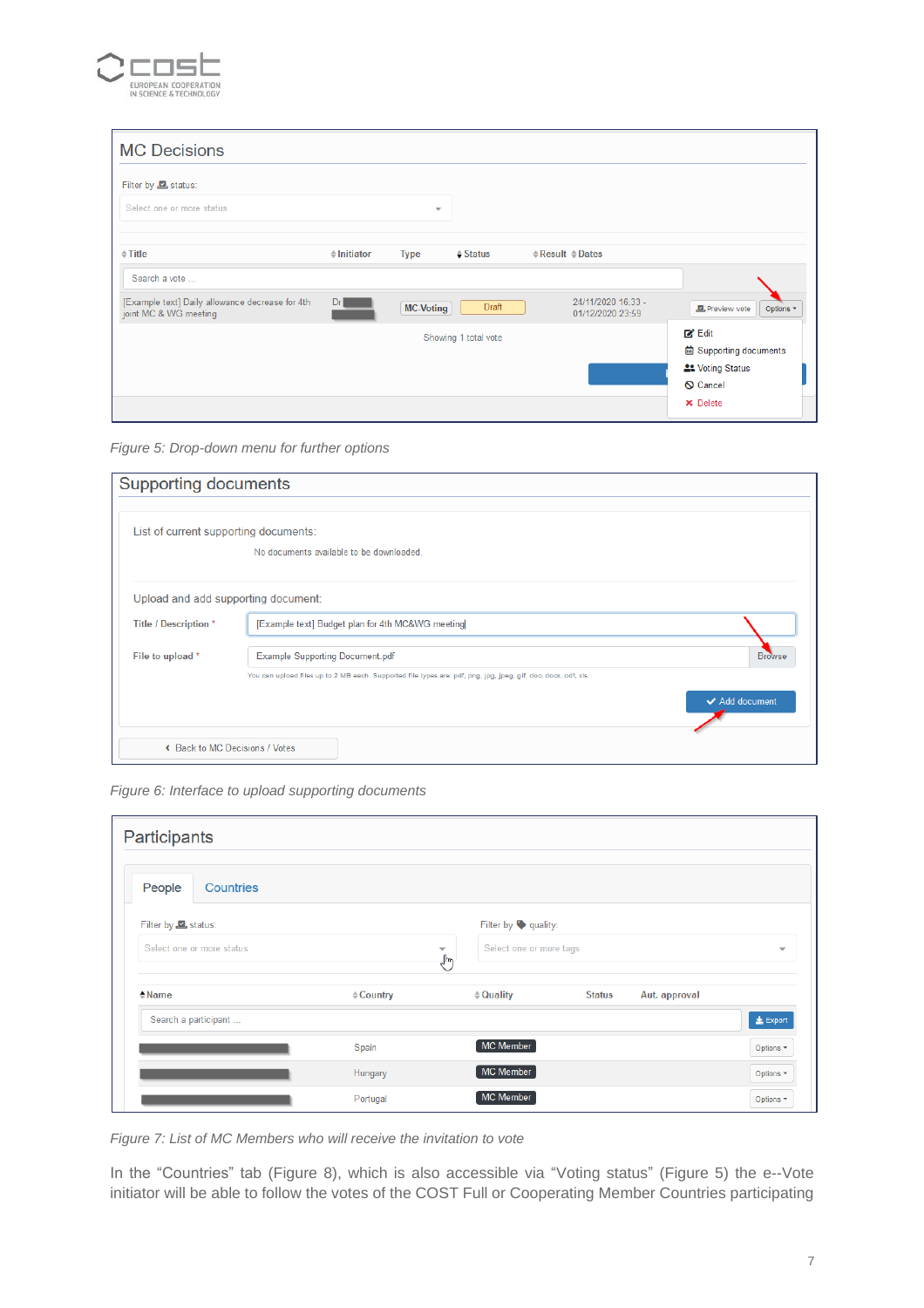

in the Action. At this stage, when the e-Vote has not been launched, the country voting status are "Pending".

| Participants                                       |                          |                        |  |
|----------------------------------------------------|--------------------------|------------------------|--|
| People<br>Countries                                |                          |                        |  |
| <b>Countries status</b><br><sup>O</sup> Pending 18 |                          |                        |  |
| $\triangle$ Country                                | $\Leftrightarrow$ Result | <b>Responses</b>       |  |
| Search a country                                   |                          |                        |  |
| Belgium                                            | <b>C</b> Pending         | Not voted              |  |
| Bulgaria                                           | <b>① Pending</b>         | Not voted<br>Not voted |  |
| Croatia                                            | <b>① Pending</b>         | Not voted              |  |
| Danmark                                            | <b>C</b> Ponding         | <b>Notwoted</b>        |  |

<span id="page-7-0"></span>*Figure 8: COST country vote view*

The "Preview vote" button in [Figure 5](#page-6-0) displays to the e-Vote initiator a preview of the e-Vote, as it will be displayed also to the voters (see [Figure 9](#page-8-0) and [Figure 13\)](#page-11-0) .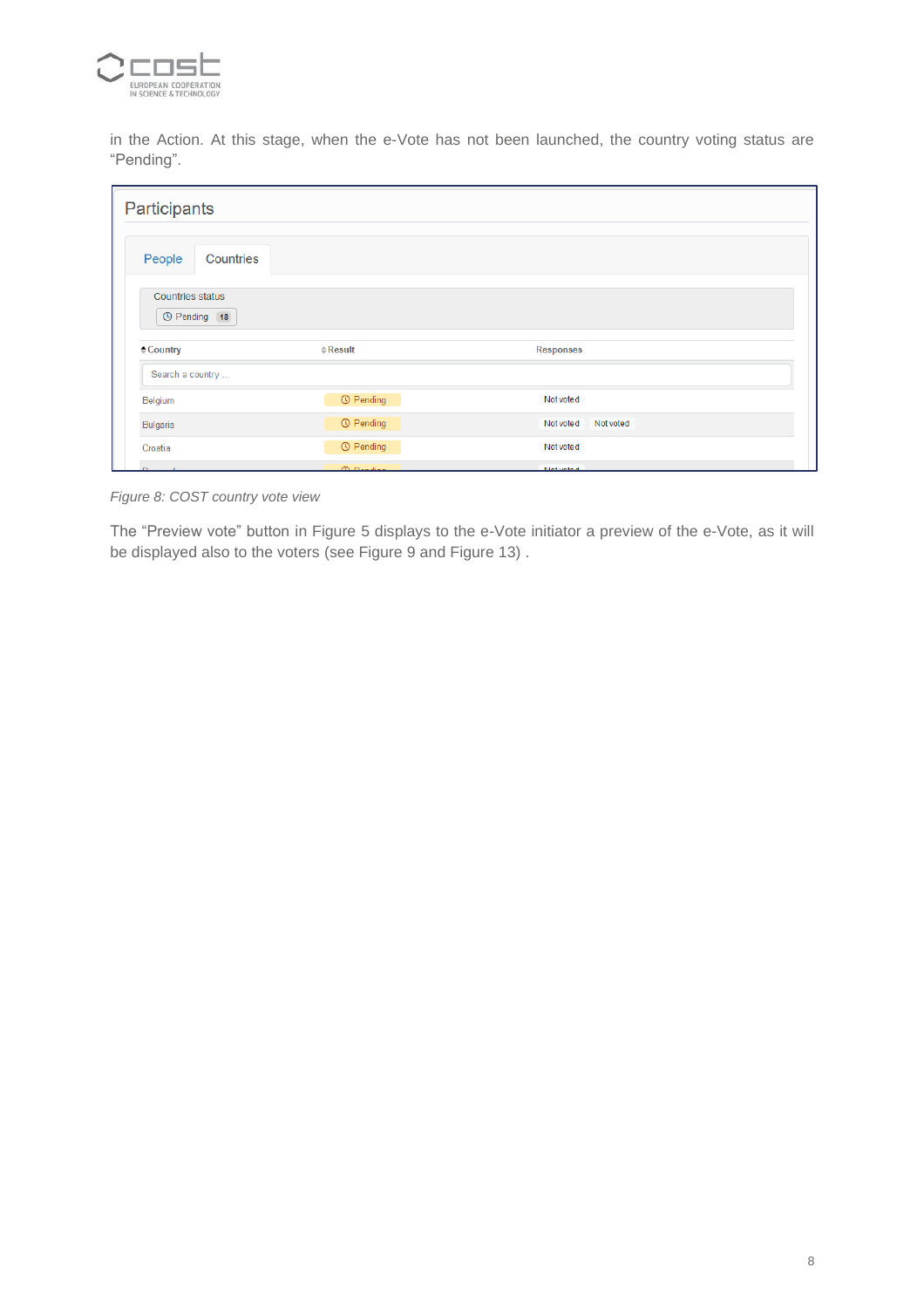

| Preview vote                                                                                                            | ×                                                                                                                                                                                                                                                                                                                                                                                                                                                                                                                                 |  |  |  |  |  |  |
|-------------------------------------------------------------------------------------------------------------------------|-----------------------------------------------------------------------------------------------------------------------------------------------------------------------------------------------------------------------------------------------------------------------------------------------------------------------------------------------------------------------------------------------------------------------------------------------------------------------------------------------------------------------------------|--|--|--|--|--|--|
| $\equiv$ Details                                                                                                        | MC-Voting<br>Draft                                                                                                                                                                                                                                                                                                                                                                                                                                                                                                                |  |  |  |  |  |  |
|                                                                                                                         | [Example text] Daily allowance decrease for 4th<br>joint MC & WG meeting                                                                                                                                                                                                                                                                                                                                                                                                                                                          |  |  |  |  |  |  |
| Description                                                                                                             | [Example text]<br>For the 4th joint MC & WG meeting taking place in ABCD from 23 July<br>2020 to 25 July 2020 the Local Organiser was able to negotiate a reduced<br>hotel rate of EUR YYY. Therefore, it is suggested to reduce the daily<br>allowance from EUR ZZZ to EUR XXX. This would allow, given the current<br>planning to invite N additional participants, prefereably ECIs from COST<br>Inclusiveness Target Countries, with attention for a better gender balance<br>at the meeting (see also attached budget plan). |  |  |  |  |  |  |
| Start                                                                                                                   | 24/11/2020 16:33                                                                                                                                                                                                                                                                                                                                                                                                                                                                                                                  |  |  |  |  |  |  |
| End                                                                                                                     | 01/12/2020 23:59                                                                                                                                                                                                                                                                                                                                                                                                                                                                                                                  |  |  |  |  |  |  |
| <b>Supporting documents</b>                                                                                             | 上 Download<br>[Example text] Budget plan for 4th MC&WG meeting                                                                                                                                                                                                                                                                                                                                                                                                                                                                    |  |  |  |  |  |  |
| $\Box$ , Vote                                                                                                           |                                                                                                                                                                                                                                                                                                                                                                                                                                                                                                                                   |  |  |  |  |  |  |
| [Example text] The daily allowance for the 4th joint MC & WG<br>meeting, ABCD, 23-25/7/2020 shall be reduced to EUR XXX |                                                                                                                                                                                                                                                                                                                                                                                                                                                                                                                                   |  |  |  |  |  |  |
|                                                                                                                         | Finish                                                                                                                                                                                                                                                                                                                                                                                                                                                                                                                            |  |  |  |  |  |  |

<span id="page-8-0"></span>*Figure 9: Preview of vote text as visible to the voters*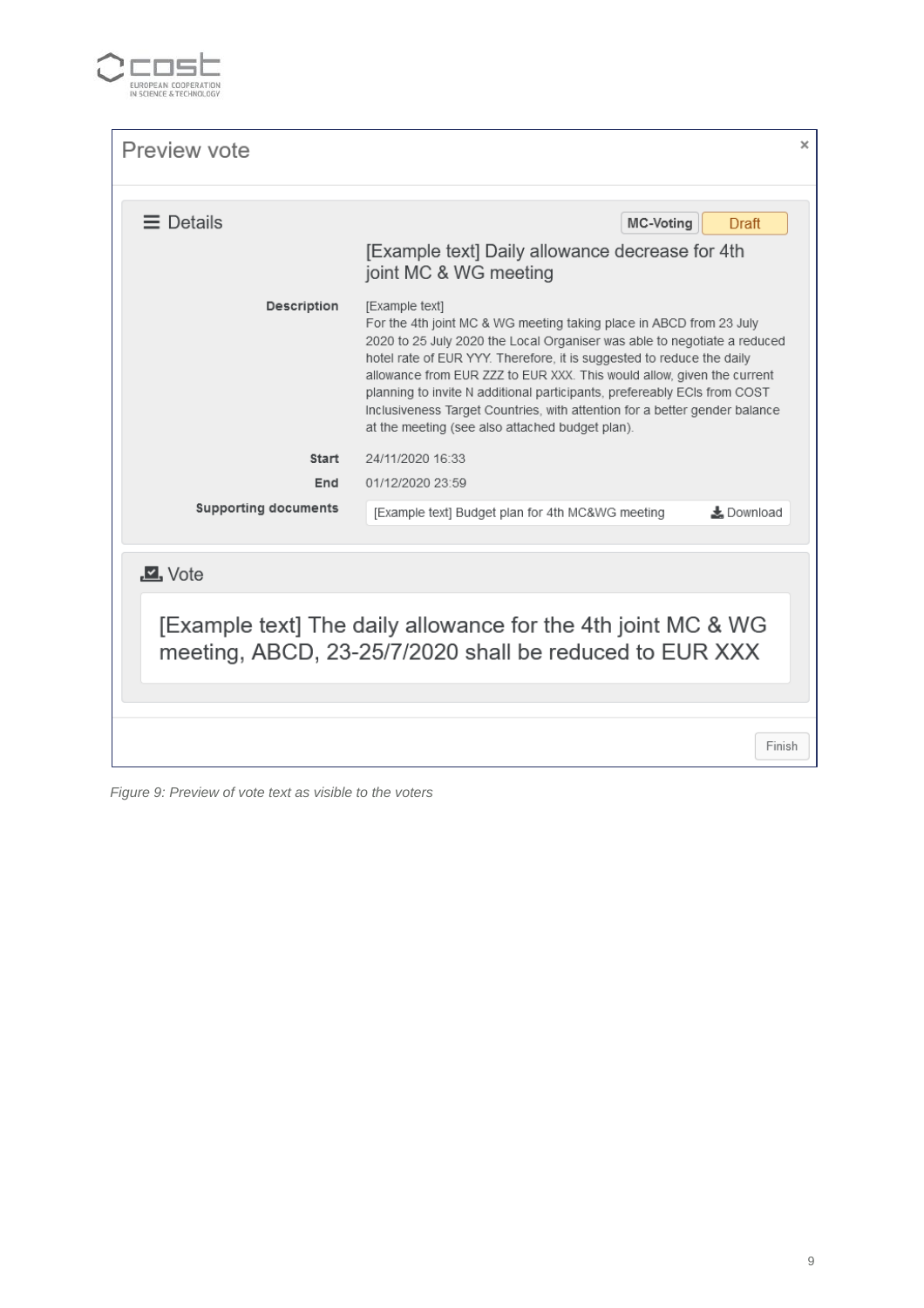

#### <span id="page-9-0"></span>**B) SUBMISSION OF AN E-VOTE**

In order to submit an e-Vote and to bring it to voting by the MC Members, the e-Vote initiator has to click on the "Submit button" in the "Add a vote" / "Edit vote" screen [\(Figure 4](#page-5-0) [/Figure 10\)](#page-9-1).

| Edit vote                                                                                                                                                                                                                                                                                                                                                                                                                                                                                                                |                                                                                                                      |   |  |  |  |  |
|--------------------------------------------------------------------------------------------------------------------------------------------------------------------------------------------------------------------------------------------------------------------------------------------------------------------------------------------------------------------------------------------------------------------------------------------------------------------------------------------------------------------------|----------------------------------------------------------------------------------------------------------------------|---|--|--|--|--|
| Title *                                                                                                                                                                                                                                                                                                                                                                                                                                                                                                                  | [Example text] Daily allowance decrease for 4th joint MC & WG meeting                                                |   |  |  |  |  |
|                                                                                                                                                                                                                                                                                                                                                                                                                                                                                                                          | The title of the vote                                                                                                |   |  |  |  |  |
| Vote type *                                                                                                                                                                                                                                                                                                                                                                                                                                                                                                              | <b>MC-Voting</b>                                                                                                     |   |  |  |  |  |
| Description *                                                                                                                                                                                                                                                                                                                                                                                                                                                                                                            | $\cdot$ B $I \cong \circledcirc$<br><b>Size</b>                                                                      |   |  |  |  |  |
| [Example text]<br>For the 4th joint MC & WG meeting taking place in ABCD from 23 July 2020 to 25 July 2020 the Local Organiser was able to negotiate<br>a reduced hotel rate of EUR YYY. Therefore, it is suggested to reduce the daily allowance from EUR ZZZ to EUR XXX. This would allow,<br>given the current planning to invite N additional participants, prefereably ECIs from COST Inclusiveness Target Countries, with attention<br>for a better gender balance at the meeting (see also attached budget plan). |                                                                                                                      |   |  |  |  |  |
|                                                                                                                                                                                                                                                                                                                                                                                                                                                                                                                          |                                                                                                                      | ◢ |  |  |  |  |
|                                                                                                                                                                                                                                                                                                                                                                                                                                                                                                                          | A more detailed description to give more context to the participants                                                 |   |  |  |  |  |
| Question <sup>*</sup>                                                                                                                                                                                                                                                                                                                                                                                                                                                                                                    | [Example text] The daily allowance for the 4th joint MC & WG meeting, ABCD, 23-25/7/2020 shall be reduced to EUR XXX |   |  |  |  |  |
|                                                                                                                                                                                                                                                                                                                                                                                                                                                                                                                          | The exact question that will be voted                                                                                |   |  |  |  |  |
| Start date *                                                                                                                                                                                                                                                                                                                                                                                                                                                                                                             | 24/11/2020<br>曲                                                                                                      |   |  |  |  |  |
| End date *                                                                                                                                                                                                                                                                                                                                                                                                                                                                                                               | 01/12/2020<br>齒                                                                                                      |   |  |  |  |  |
|                                                                                                                                                                                                                                                                                                                                                                                                                                                                                                                          |                                                                                                                      |   |  |  |  |  |
|                                                                                                                                                                                                                                                                                                                                                                                                                                                                                                                          | <b>a</b> Save draft<br>✔ Submit vote                                                                                 |   |  |  |  |  |

<span id="page-9-1"></span>*Figure 10: Submission of an e-Vote*

Submission of the e-Vote will change its status from "Draft" to "Ready" [\(Figure 11\)](#page-10-2). This will make the e-Vote to be sent to the MC Members normally one hour later. If the e-Vote initiator has specified a later start date, then the e-Vote will remain in the "Ready" status until being sent out for voting to the MC at the specified date. The delay of one hour is given in order to allow the e-Vote initiator to still delete the e-Vote submitted, in case that they spot a major error. Although possible, it is not recommended to edit the e-Vote anymore at this stage.

When the 1-hour delay has passed or the specified start date has been reached, the status of the e-Vote will change to "Running" and e-notifications will be sent

- to Management Committee Members, with the invitation to cast their vote, and
- to Management Committee Observers, the Grant Holder manager and the Action Chair informing them about the ongoing e-Vote.

Three days before the closure of the running e-Vote those MC Members not having voted so far will receive an automatic reminder to cast their vote.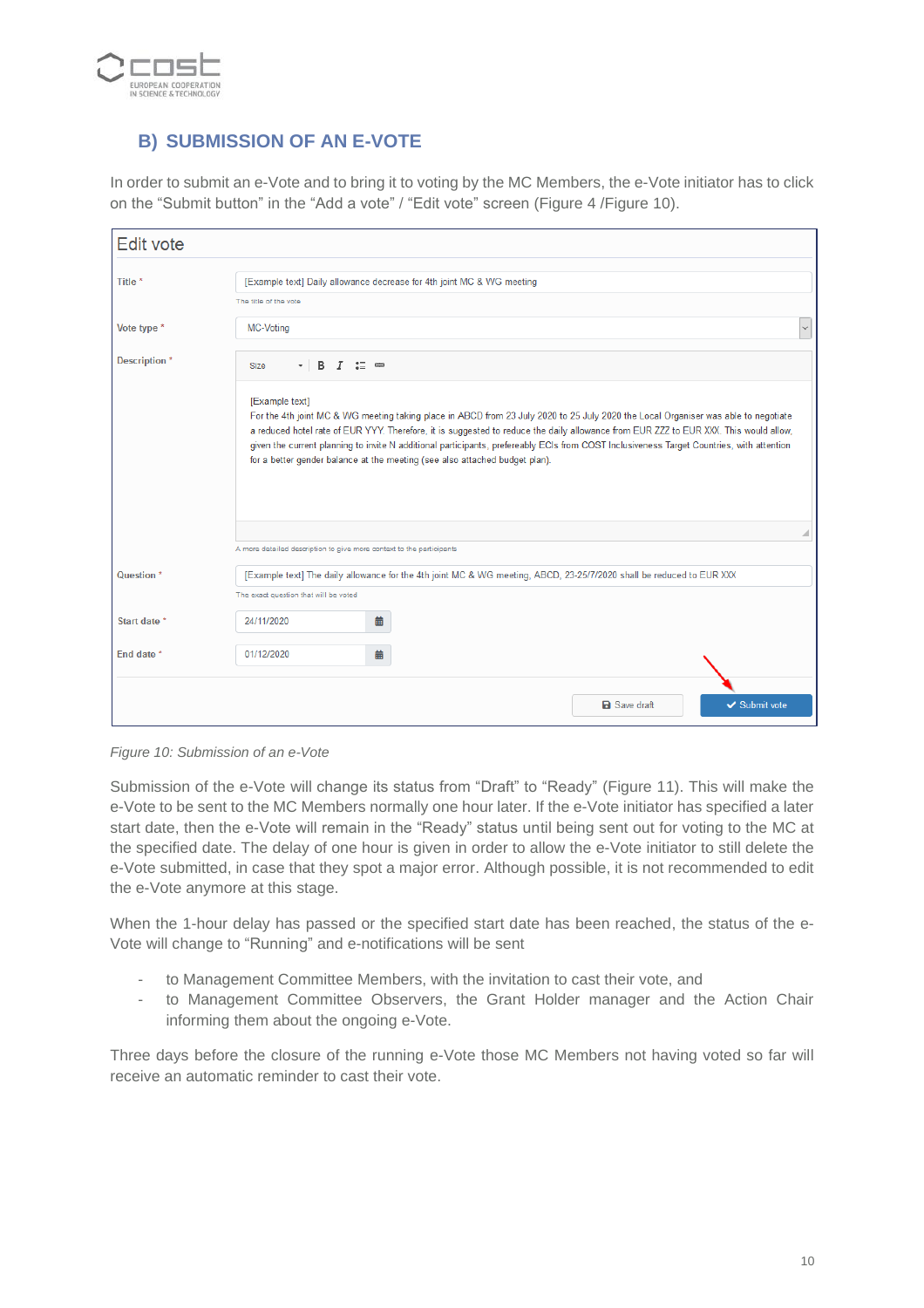

| $\triangleq$ Title                                                       | $\doteq$ Initiator | <b>Type</b>      | $\triangle$ Status   | $\triangle$ Result $\triangle$ Dates   |                           |
|--------------------------------------------------------------------------|--------------------|------------------|----------------------|----------------------------------------|---------------------------|
| Search a vote                                                            |                    |                  |                      |                                        |                           |
| [Example text] Daily allowance decrease for 4th<br>joint MC & WG meeting | $Dr$ $\Box$        | <b>MC-Voting</b> | Ready                | 24/11/2020 16:40 -<br>01/12/2020 23:59 | Preview vote<br>Options - |
|                                                                          |                    |                  | Showing 1 total vote |                                        |                           |

<span id="page-10-2"></span>*Figure 11: e-Vote status "Ready", which indicates that the e-Vote will be sent to the voters at the specified date and time*

## <span id="page-10-0"></span>**5) VOTING**

#### <span id="page-10-1"></span>**A) MC MEMBER VOTING**

The Management Committee Members will receive a e-notification to cast their vote in e-COST. They can do this by either clicking on the link provided in the e-notification or by accessing the respective e-Vote in the list of e-Votes displayed in the tab "MC decisions" (see [Figure 2\)](#page-4-2). For the e-Vote(s) with status "Running" they have a "Vote" button available [\(Figure 12\)](#page-10-3), which provides them access to the e-Vote details and allows them to cast their vote [\(Figure 13\)](#page-11-0).

| $\triangleq$ Title                                                       | $\triangle$ Initiator | <b>Type</b>      | $\triangle$ Status   | $\triangle$ Result $\triangle$ Dates   |             |           |
|--------------------------------------------------------------------------|-----------------------|------------------|----------------------|----------------------------------------|-------------|-----------|
| Search a vote                                                            |                       |                  |                      |                                        |             |           |
| [Example text] Daily allowance decrease for 4th<br>joint MC & WG meeting | Dr Ralph<br>Stuebner  | <b>MC-Voting</b> | Running              | 24/11/2020 11:40 -<br>01/12/2020 23:59 | $\Box$ Vote | Options - |
|                                                                          |                       |                  | Showing 1 total vote |                                        |             |           |

<span id="page-10-3"></span>*Figure 12: Vote button to access an e-Vote for voting*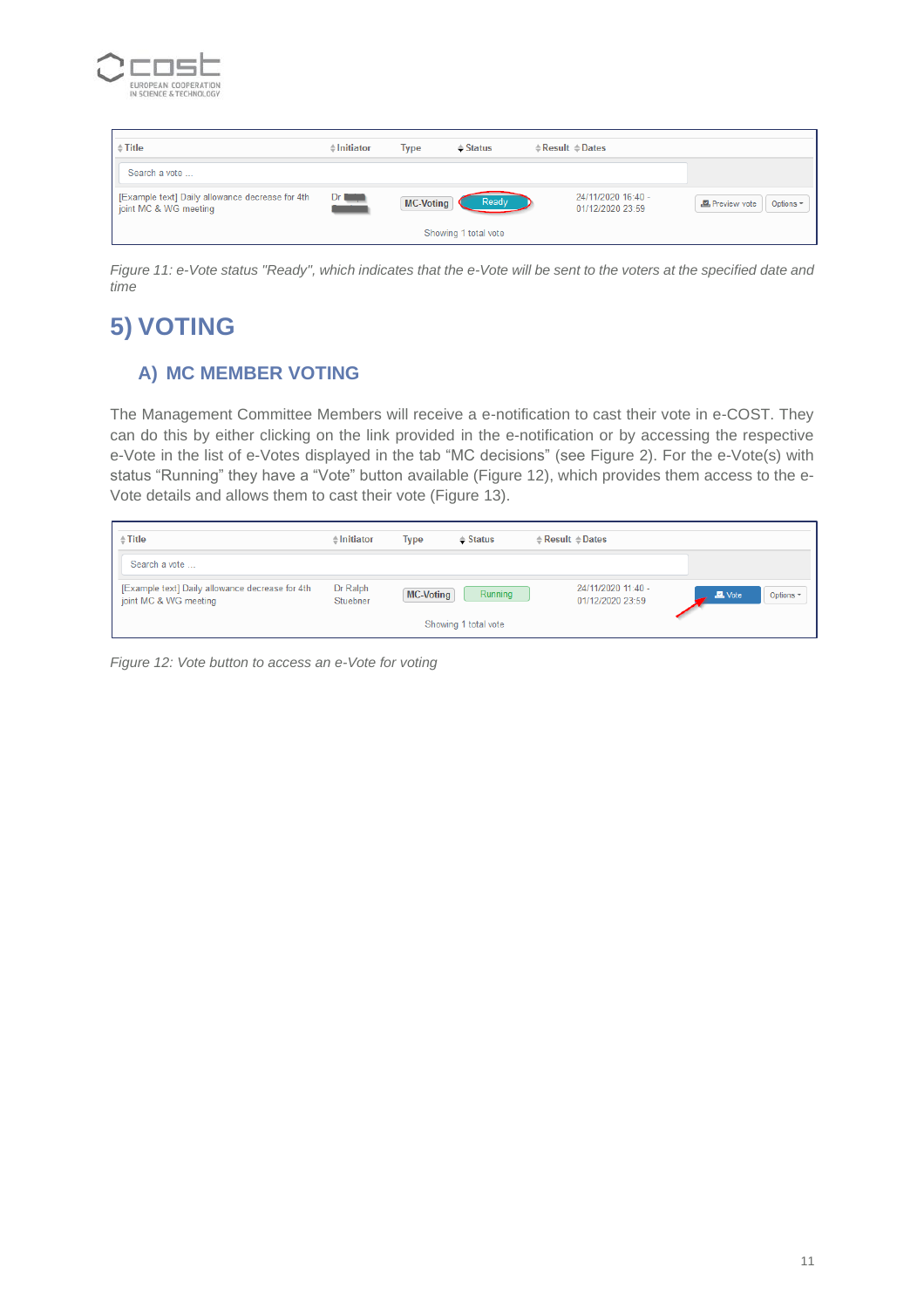

| Vote                                                    | ×                                                                                                                                                                                                                                                                                                                                                                                                                                                                                                                                 |
|---------------------------------------------------------|-----------------------------------------------------------------------------------------------------------------------------------------------------------------------------------------------------------------------------------------------------------------------------------------------------------------------------------------------------------------------------------------------------------------------------------------------------------------------------------------------------------------------------------|
| $\equiv$ Details                                        | MC-Voting<br>Running<br>[Example text] Daily allowance decrease for 4th<br>joint MC & WG meeting                                                                                                                                                                                                                                                                                                                                                                                                                                  |
| Description                                             | [Example text]<br>For the 4th joint MC & WG meeting taking place in ABCD from 23 July 2020 to<br>25 July 2020 the Local Organiser was able to negotiate a reduced hotel rate<br>of EUR YYY. Therefore, it is suggested to reduce the daily allowance from<br>EUR ZZZ to EUR XXX. This would allow, given the current planning to invite N<br>additional participants, prefereably ECIs from COST Inclusiveness Target<br>Countries, with attention for a better gender balance at the meeting (see also<br>attached budget plan). |
| Start                                                   | 24/11/2020 11:40                                                                                                                                                                                                                                                                                                                                                                                                                                                                                                                  |
| End<br><b>Supporting documents</b>                      | 01/12/2020 23:59                                                                                                                                                                                                                                                                                                                                                                                                                                                                                                                  |
|                                                         | [Example text] Budget plan for 4th MC&WG meeting<br>上 Download                                                                                                                                                                                                                                                                                                                                                                                                                                                                    |
| $\Box$ , Vote                                           | R)                                                                                                                                                                                                                                                                                                                                                                                                                                                                                                                                |
|                                                         | [Example text] The daily allowance for the 4th joint MC & WG<br>meeting, ABCD, 23-25/7/2020 shall be reduced to EUR XXX                                                                                                                                                                                                                                                                                                                                                                                                           |
|                                                         | <b>O</b> Please click one of the buttons to vote. Note that you can vote until: 01/12/2020 23:59                                                                                                                                                                                                                                                                                                                                                                                                                                  |
| l approve                                               | I object                                                                                                                                                                                                                                                                                                                                                                                                                                                                                                                          |
| Other MC Member of your country voting status (if any): |                                                                                                                                                                                                                                                                                                                                                                                                                                                                                                                                   |
| MC Member<br><b>DK</b>                                  | Prof<br>▽<br>□ Not voted                                                                                                                                                                                                                                                                                                                                                                                                                                                                                                          |
|                                                         |                                                                                                                                                                                                                                                                                                                                                                                                                                                                                                                                   |

<span id="page-11-0"></span>*Figure 13: MC Member screen with e-Vote details and voting buttons*

The "Vote" screen [\(Figure 13\)](#page-11-0) gives the MC Member access to the e-Vote details and allows them to cast their vote, either by approval or objection.

At the bottom of the screen there is, if applicable, also information about how their fellow MC Member from their country has voted in this specific e-Vote. It is recommended that Management Committee Members from the same country consult each other before voting as contradicting individual votes will render their country vote void.

In this context it shall be reminded that MC decisions are taken by the simple majority of the COST Full or Cooperating Member Countries having joined the Action. An overview of how a COST country vote results from individual MC Member vote(s) is given in [Table 2.](#page-12-1)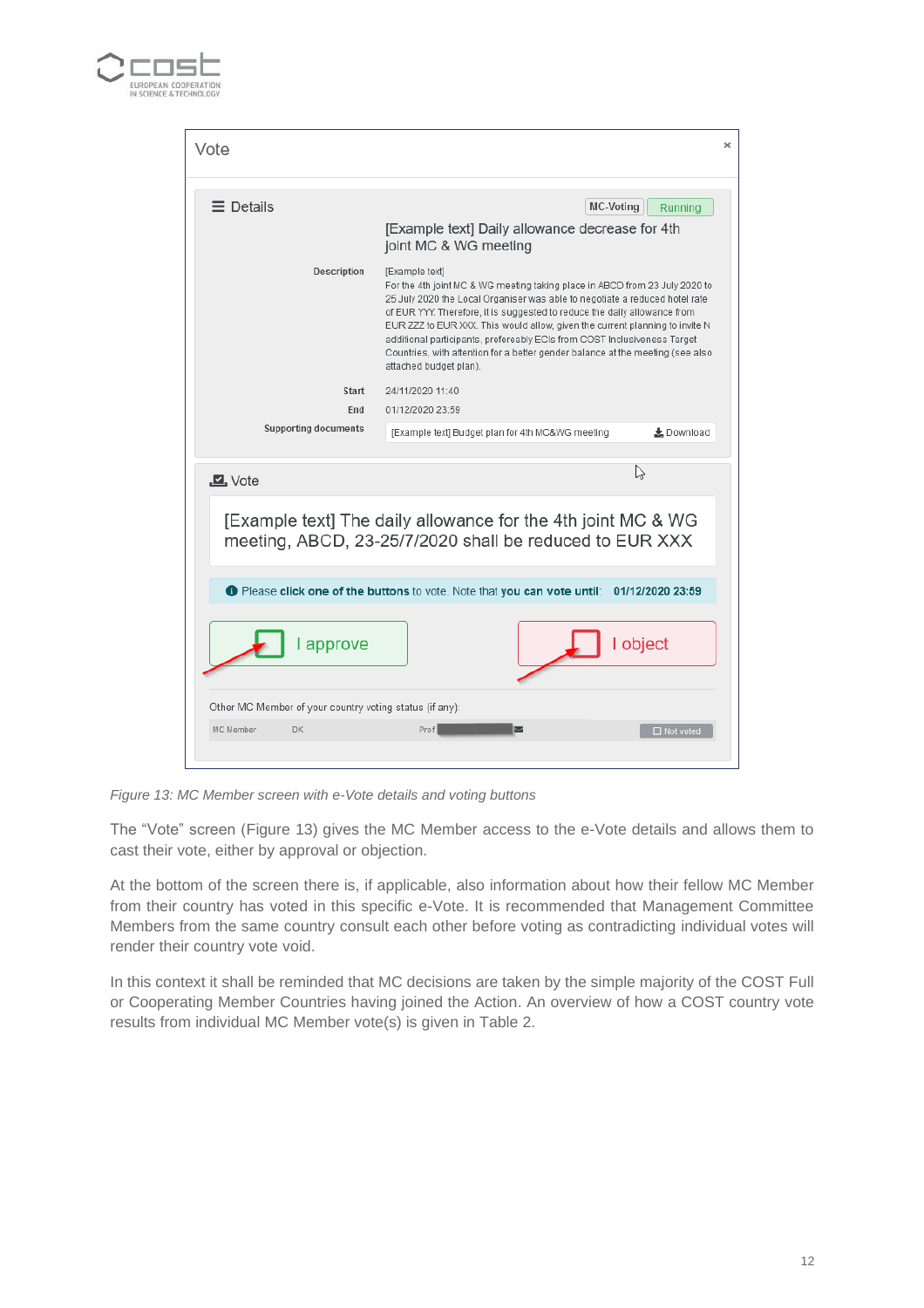

| MC Member per<br><b>COST</b><br><b>Member</b><br><b>Country</b> | <b>MC Member(s) vote</b>  | <b>COST</b><br><b>Country vote</b> | <b>Remark</b>  |
|-----------------------------------------------------------------|---------------------------|------------------------------------|----------------|
| 1 MC<br>Member                                                  | Approved                  | approved                           |                |
| only                                                            | Objected                  | objected                           |                |
|                                                                 | no reaction               | approved                           | Tacit approval |
| 2 MC Members                                                    | approved / approved       | approved                           |                |
|                                                                 | objected / objected       | objected                           |                |
|                                                                 | approved / objected       | void                               |                |
|                                                                 | no reaction / objected    | void                               |                |
|                                                                 | no reaction / approved    | approved                           | Tacit approval |
|                                                                 | no reaction / no reaction | approved                           | Tacit approval |

<span id="page-12-1"></span>*Table 2: Possible outcome of the country vote based on individual MC member vote(s)*

When MC Members do not vote until the closure of the e-Vote, their vote will be considered as a tacit approval.

While the e-Vote is still open for voting (status "Running"), a MC Member can at any time change their vote by accessing the "Vote" screen again via the "Change vote" button [\(Figure 14\)](#page-12-2). This button will become available in the MC decision list after a first vote on the specific e-Vote is cast.

| $\triangleq$ Title                                                       | $\triangleq$ Initiator | <b>Type</b>          | $\triangleq$ Status | $\triangle$ Result $\triangleq$ Dates  |                          |
|--------------------------------------------------------------------------|------------------------|----------------------|---------------------|----------------------------------------|--------------------------|
| Search a vote                                                            |                        |                      |                     |                                        |                          |
| [Example text] Daily allowance decrease for 4th joint MC & WG<br>meeting | Dr                     | MC-Voting            | Running             | 24/11/2020 11:40 - 01/12/2020<br>23:59 | Change vote<br>Options * |
|                                                                          |                        | Showing 1 total vote |                     |                                        |                          |

<span id="page-12-2"></span>*Figure 14: Possibility to change the initial vote*

#### <span id="page-12-0"></span>**B) E-VOTE INITIATOR VIEW**

While e-Vote is open for voting by the MC Members, the e-Vote initiator has the possibility to follow the progress by clicking on "Voting Status" [\(Figure 15\)](#page-12-3)

| $\triangleq$ Title                                                       | $\triangle$ Initiator | <b>Type</b>      | $\triangle$ Status   | $\triangle$ Result $\triangle$ Dates   |                                |
|--------------------------------------------------------------------------|-----------------------|------------------|----------------------|----------------------------------------|--------------------------------|
| Search a vote                                                            |                       |                  |                      |                                        |                                |
| [Example text] Daily allowance decrease for 4th<br>joint MC & WG meeting | Dr                    | <b>MC-Voting</b> | Running              | 24/11/2020 11:40 -<br>01/12/2020 23:59 | <b></b> View vote<br>Options - |
|                                                                          |                       |                  | Showing 1 total vote |                                        | $Z^*$ Edit                     |
|                                                                          |                       |                  |                      |                                        | <b>菌 Supporting documents</b>  |
|                                                                          |                       |                  |                      |                                        | <b>At Voting Status</b>        |
|                                                                          |                       |                  |                      |                                        | <b>Q</b> Cancel                |
|                                                                          |                       |                  |                      |                                        | <b>X</b> Delete                |
|                                                                          |                       |                  |                      |                                        |                                |

<span id="page-12-3"></span>*Figure 15: Access to the voting status*

The tab "People" [\(Figure 16\)](#page-13-1) is visible only to the Action Chair, the e-Vote initiator and the COST Association. It allows to see the voting progress of individuals and offers the possibility to send individual reminders. However, it should be taken into consideration that the e-Vote tool automatically sends three days before the closure of the e-Vote reminders to all those colleagues, who have still not voted.

The tab "Countries" [\(Figure 17\)](#page-13-2) allows to follow the progress of the e-Vote per COST Full or Cooperating Member Country participating in the Action, calculating in accordance with [Table 2](#page-12-1) the country vote in dependence of the individual votes by the MC Members.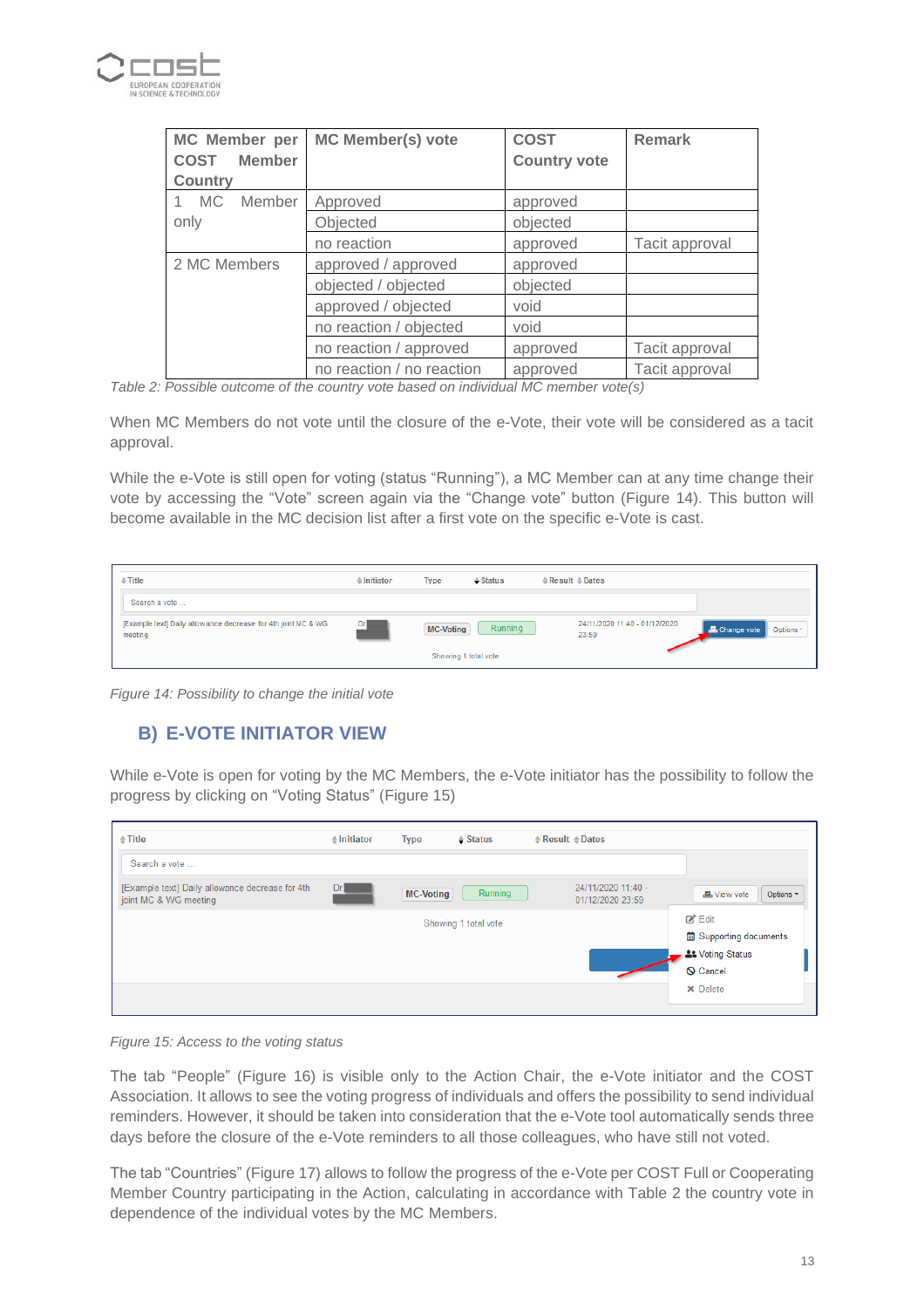

| Participants                 |                     |                     |                                |               |                 |
|------------------------------|---------------------|---------------------|--------------------------------|---------------|-----------------|
| People<br>Countries          |                     |                     |                                |               |                 |
| Filter by <b>L</b> , status: |                     |                     | Filter by <b>Quality:</b>      |               |                 |
| Select one or more status    |                     | $\mathbf{v}$        | Select one or more tags        |               | $\mathcal{P}$   |
| $\doteqdot$ Name             | $\triangle$ Country | $\doteqdot$ Quality | <b>Status</b>                  | Aut. approval |                 |
| Search a participant         |                     |                     |                                |               | <b>上</b> Export |
|                              | Hungary             | <b>MC Member</b>    |                                |               | Options -       |
|                              | Serbia              | MC Member           | $\blacktriangleright$ Approved |               | Options *       |
|                              | Bulgaria            | MC Member           | <b>×</b> Objected              |               | Options -       |
|                              | France              | MC Member           |                                |               | Options *       |

<span id="page-13-1"></span>*Figure 16: "People" view of the voting status*

| Participants                     |                                                   |                              |  |
|----------------------------------|---------------------------------------------------|------------------------------|--|
| Countries<br>People              |                                                   |                              |  |
| Countries status<br>✔ Approved 1 | <b>O</b> Pending 15<br>X Objected 1<br>$=$ Void 1 |                              |  |
| $\triangle$ Country              | $e$ Result                                        | <b>Responses</b>             |  |
| Search a country                 |                                                   |                              |  |
| <b>Country 1</b>                 | <b><i>©</i></b> Pending                           | ↓ Approved<br>Not voted      |  |
| <b>Country 2</b>                 | $\blacktriangleright$ Approved                    | ◯ Approved<br>Approved       |  |
| <b>Country 3</b>                 | × Objected                                        | X Objected<br>X Objected     |  |
| <b>Country 4</b>                 | $=$ Void                                          | <b>X</b> Objected V Approved |  |
| <b>Country 5</b>                 | <b><i>©</i></b> Pending                           | Not voted                    |  |

<span id="page-13-2"></span>*Figure 17: "Country" view of the voting status*

### <span id="page-13-0"></span>**6) RESULT OF AN E-VOTE**

Upon reaching the end date as specified in the "Add vote" / "Edit vote" screen [\(Figure 4,](#page-5-0) [Figure 10\)](#page-9-1) the e-Vote will be closed, which means that nobody can vote anymore on the specific e-Vote. The overall outcome of the e-Vote is calculated according to the details displayed in [Table 3: Overall outcome of](#page-13-3)  the e-Vote in dependence of the votes [of the COST Full or Cooperating Member Countries](#page-13-3) participating in [the Action..](#page-13-3) The Action Chair, the vote initiator, the MC Members, MC Substitutes, MC Observers and the Grant Holder manager receive an e-notification about the outcome of the e-Vote.

| Simple majority of COST   Overall Outcome |          |
|-------------------------------------------|----------|
| <b>Countries voted</b>                    |          |
| Approved                                  | Approved |
| Objected                                  | Objected |
| Void                                      | Objected |
| Void & Objected                           | Objected |

<span id="page-13-3"></span>*Table 3: Overall outcome of the e-Vote in dependence of the votes of the COST Full or Cooperating Member Countries participating in the Action.*

Furthermore, the result of the e-Vote as well as other e-Votes, which may have taken place already, can be looked up in the "MC Decisions" list [\(Figure 18\)](#page-14-0), which is accessible via the side menu [\(Figure 2\)](#page-4-2).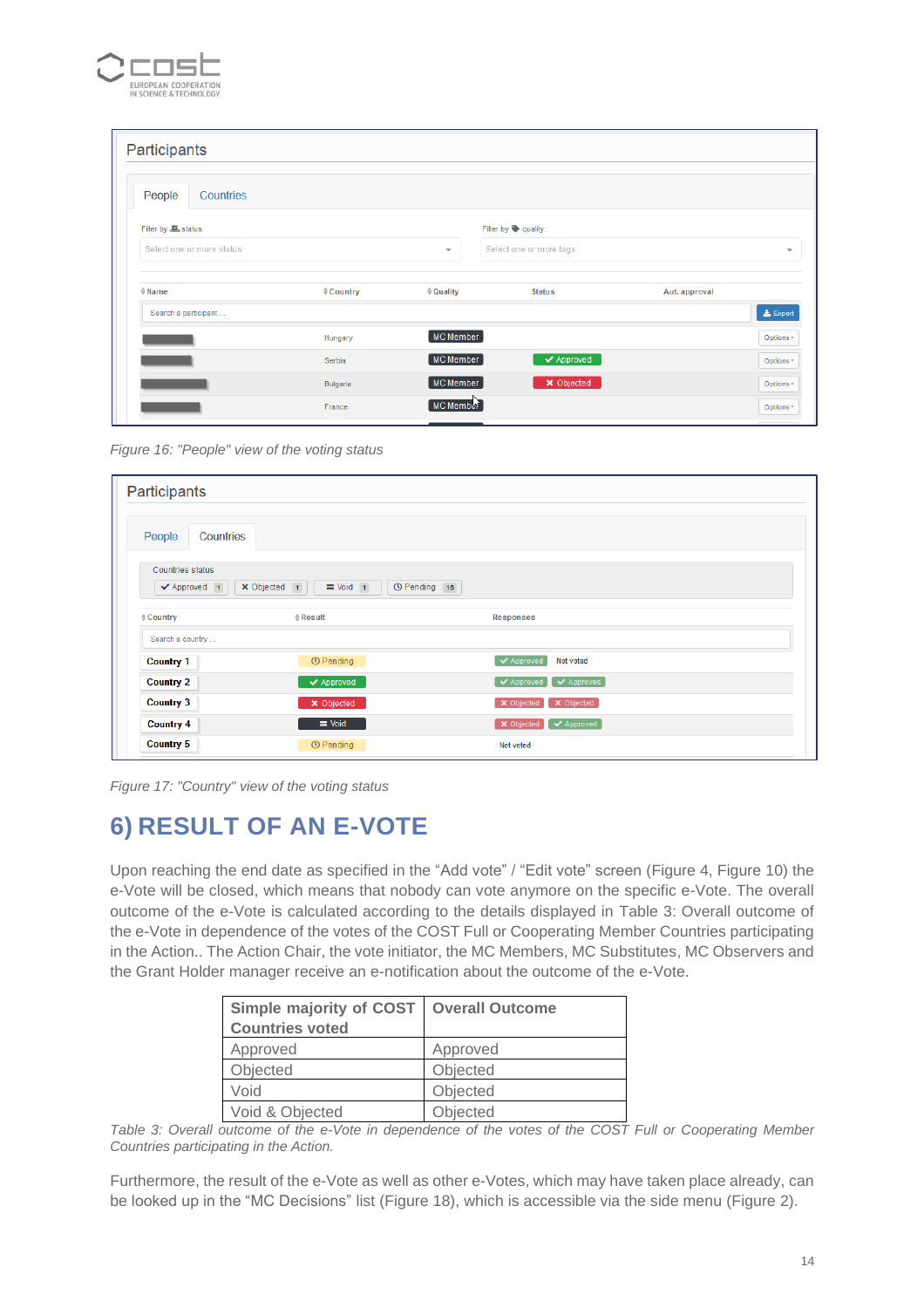

| <b>MC Decisions</b>                                                      |                       |             |                                |                    |                                        |                                 |
|--------------------------------------------------------------------------|-----------------------|-------------|--------------------------------|--------------------|----------------------------------------|---------------------------------|
| Filter by <b>E</b> , status:                                             |                       |             |                                |                    |                                        |                                 |
| Select one or more status                                                |                       |             | $\overline{\phantom{a}}$       |                    |                                        |                                 |
| $\triangleq$ Title                                                       | $\triangle$ Initiator | <b>Type</b> | $\triangleq$ Status            | $\triangle$ Result | $\triangle$ Dates                      |                                 |
| Search a vote                                                            |                       |             |                                |                    |                                        |                                 |
| [Example text] Daily allowance decrease for<br>4th joint MC & WG meeting | Dr                    | MC-Voting   | Closed<br>Showing 1 total vote | ✔ Approved         | 24/11/2020 09:40 -<br>23/11/2020 12:59 | <b>图</b> View vote<br>Options - |

<span id="page-14-0"></span>*Figure 18: Display of results in the "MC Decisions" overview list*

The "View vote" button shows the content details of the e-Vote as well as its outcome [\(Figure 19\)](#page-14-1)

| View vote                                   |                                                                                                                                                                                                                                                                                                                                                                                                                                                                                                                                                            | $\times$                       |
|---------------------------------------------|------------------------------------------------------------------------------------------------------------------------------------------------------------------------------------------------------------------------------------------------------------------------------------------------------------------------------------------------------------------------------------------------------------------------------------------------------------------------------------------------------------------------------------------------------------|--------------------------------|
| $\equiv$ Details                            | <b>MC-Voting</b><br>Closed<br>[Example text] Daily allowance decrease for 4th                                                                                                                                                                                                                                                                                                                                                                                                                                                                              | $\blacktriangleright$ Approved |
| Description                                 | joint MC & WG meeting<br>[Example text]<br>For the 4th joint MC & WG meeting taking place in ABCD from 23 July<br>2020 to 25 July 2020 the Local Organiser was able to negotiate a reduced<br>hotel rate of EUR YYY. Therefore, it is suggested to reduce the daily<br>allowance from EUR ZZZ to EUR XXX. This would allow, given the current<br>planning to invite N additional participants, prefereably ECIs from COST<br>Inclusiveness Target Countries, with attention for a better gender balance<br>at the meeting (see also attached budget plan). |                                |
| Start<br>End<br><b>Supporting documents</b> | 24/11/2020 09:40<br>23/11/2020 12:59<br>[Example text] Budget plan for 4th MC&WG meeting                                                                                                                                                                                                                                                                                                                                                                                                                                                                   | $\pm$ Download                 |
| $\Box$ , Vote                               |                                                                                                                                                                                                                                                                                                                                                                                                                                                                                                                                                            |                                |
|                                             | [Example text] The daily allowance for the 4th joint MC & WG<br>meeting, ABCD, 23-25/7/2020 shall be reduced to EUR XXX                                                                                                                                                                                                                                                                                                                                                                                                                                    |                                |
| A Please note that this vote was closed on: | 23/11/2020 12:59                                                                                                                                                                                                                                                                                                                                                                                                                                                                                                                                           |                                |
|                                             |                                                                                                                                                                                                                                                                                                                                                                                                                                                                                                                                                            | Finish                         |

<span id="page-14-1"></span>*Figure 19: Details of a specific e-Vote, accessible via the "View vote" button.*

Via "Voting status" in the drop-down menu under "Options" [\(Figure 15\)](#page-12-3) it is possible for the Action Chair, MC Members, MC Substitutes and MC Observers as well as for the GH Manager and the COST Association to check how many COST Full or Cooperating Member Countries have either approved or objected the e-Vote, and how many have casted a void vote due to contradicting votes by its two MC Members [\(Figure 20\)](#page-15-1).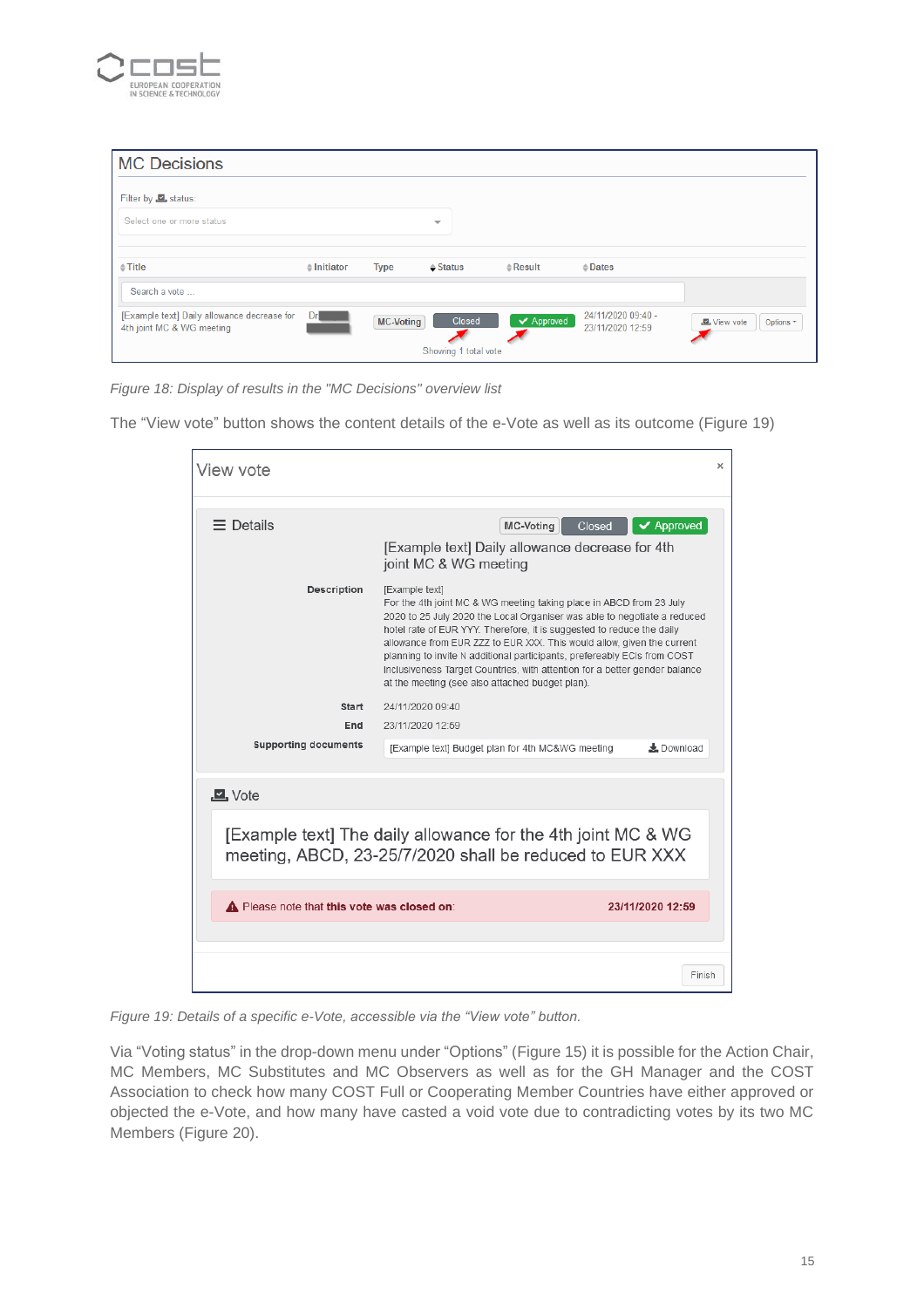

| Participants                                          |                                |                                |
|-------------------------------------------------------|--------------------------------|--------------------------------|
| Countries<br>People                                   |                                |                                |
| Countries status<br>$\blacktriangleright$ Approved 16 | X Objected 1<br>$=$ Void 1     |                                |
| $\triangle$ Country                                   | $\triangle$ Result             | Responses                      |
| Search a country                                      |                                |                                |
| <b>Country 1</b>                                      | $\blacktriangleright$ Approved | Approved                       |
| <b>Country 2</b>                                      | $\times$ Objected              | X Objected<br>X Objected       |
| <b>Country 3</b>                                      | $\blacktriangleright$ Approved | $\blacktriangleright$ Approved |
| <b>Country 4</b>                                      | $\blacktriangleright$ Approved | $\blacktriangleright$ Approved |
| <b>Country 5</b>                                      | $=$ Void                       | X Objected<br>✔ Approved       |
| <b>Country 6</b>                                      | $\blacktriangleright$ Approved | $\blacktriangleright$ Approved |

<span id="page-15-1"></span>*Figure 20: Voting results per country, accessible via "Voting status"*

The voting in the "People" view provides the vote of each MC Member [\(Figure 21\)](#page-15-2). This view is only accessible to the Action Chair, Vice Chair and the COST Association. The tick box in the column "Aut. Approval" (automatic approval) indicates that the respective MC Member has not cast their vote, which results in a tacit approval [\(Table 2\)](#page-12-1).

| Participants                  |                      |                          |                                |               |                          |
|-------------------------------|----------------------|--------------------------|--------------------------------|---------------|--------------------------|
| People<br>Countries           |                      |                          |                                |               |                          |
| Filter by <b>Le</b> , status: |                      |                          | Filter by <b>Quality:</b>      |               |                          |
| Select one or more status     |                      | $\overline{\phantom{a}}$ | Select one or more tags        |               | $\overline{\phantom{a}}$ |
| $\doteqdot$ Name              | $\triangleq$ Country | $\doteqdot$ Quality      | <b>Status</b>                  | Aut. approval |                          |
| Search a participant          |                      |                          |                                |               | $\pm$ Export             |
|                               | Hungary              | MC Member                | $\blacktriangleright$ Approved |               | Options -                |
|                               | Serbia               | MC Member                | ◆ Approved                     |               | Options *                |
|                               | Bulgaria             | MC Member                | <b>×</b> Objected              |               | Options -                |
|                               | France               | MC Member                | × Objected                     |               | Options *                |
|                               | Belgium              | MC Member                | $\blacktriangleright$ Approved | $\checkmark$  | Options -                |

<span id="page-15-2"></span>*Figure 21: Voting result per MC Member*

## <span id="page-15-0"></span>**7) CANCELLATION OF AN E-VOTE**

Where an e-Vote contradicts the COST rules and principles as laid out in the COST documents available on <https://www.cost.eu/funding/how-to-get-funding/documents-and-guidelines/> or where it contradicts the COST Policy on Excellence and Inclusiveness, it is possible to cancel an e-Vote independently of its status (draft, ready, running or closed).

This possibility to request the cancellation of an e-Vote is given only to the COST Association, here namely to Science Officers, and is accessible under "Options" [\(Figure 5\)](#page-6-0). Upon validation of the cancellation request by the Head of Science Operations of the COST Association the e-Vote, its voting